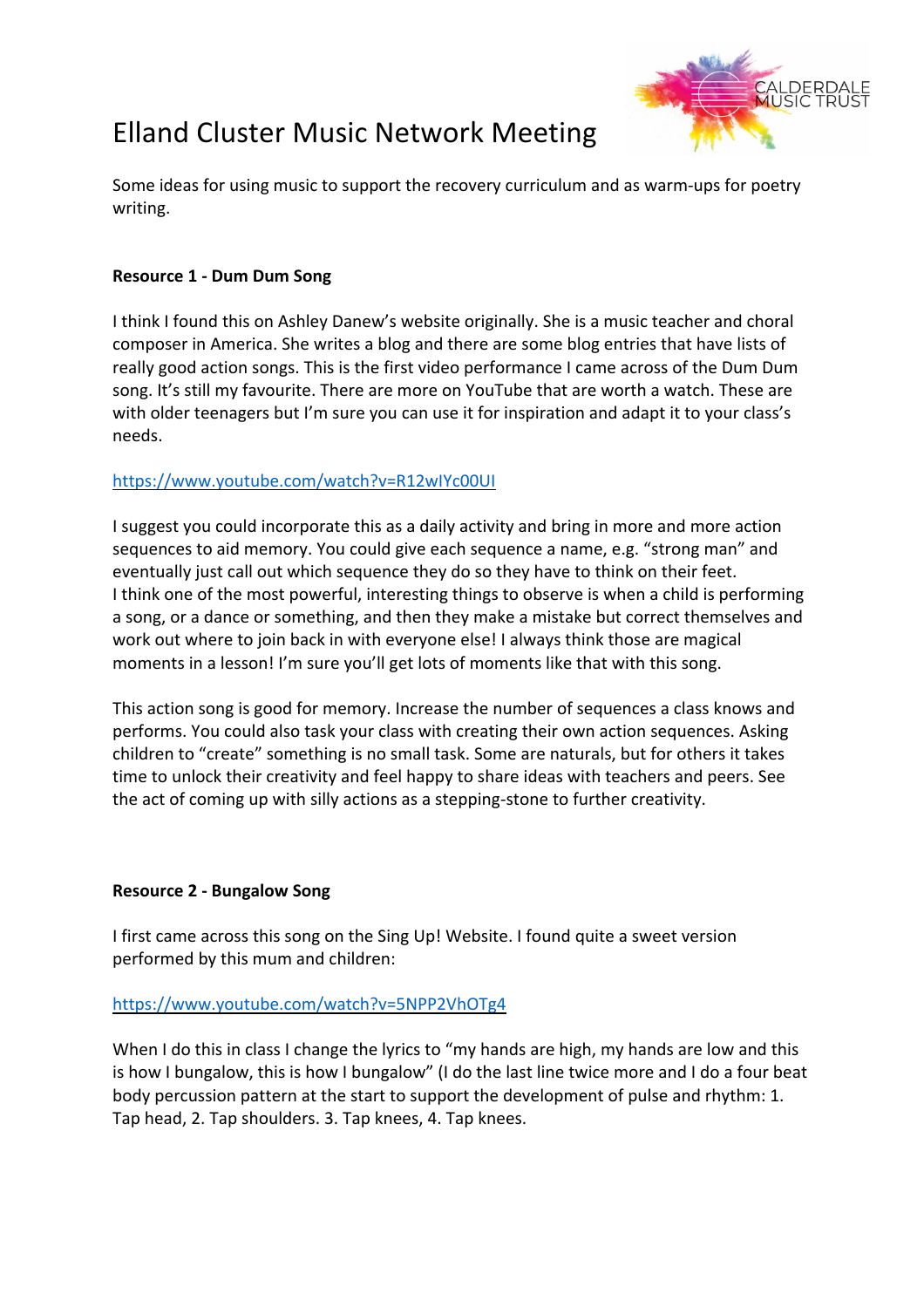## Variation 1:

I often use this as a name game when I'm meeting a class. I ask everyone to come up with an 8 beat wrap that uses their name: "My **name** is \_\_\_\_\_\_\_, and **I** like \_\_\_\_\_\_\_\_" This is something that, for poetry, could quickly get them thinking about syllabic rhythm. The emphasis of the words should be on **name**, "their name", **I** and whatever it is that they like. E.g. My **name** is **Kenzie**, and **I** like **Pizza**. This is something that could run over a few warm-up sessions (not everyone will want to share a rap at first – you've got to start with the bolder children). Choose 4 volunteers and the structure goes: Bungalow, rap 1, Rap 2, Rap 3, Rap 4, Then the leader (could be teacher or child) invites each rapper in turn to bungalow with the class joining in to copy.

## Variation 2 – thesaurus game:

A song like this has lots of potential for changes. You might find the children start to come up with their own adaptations. I thought this could be turned into a rhyming game.

Instead of singing bungalow, sing something to show the game has changed. At first I thought "po-e-try" or "rhym-ing time" but they don't quiet have the right mix of consonant sounds needed and I can already hear the audible groans of a class of children so maybe "Find the words" might be less cheesy and a bit more acceptable. Feel free to come up with your own or stick to bungalow.

Next, instead of the "my hands are high…" chant, change it to something like "My h**ands** are **high** I **make** a **bird**, now **can** you **find** another **word** for…" The actions could me tap head twice, interlock thumbs and fan fingers out like a bird in flight, extend arms out either side with palms facing upwards, then tap forehead twice with pointed index finger of dominant hand. The pupil chooses a word, e.g. blue, rain, happy and uses the hand that was just tapping their head to point at another child in the room who then has to come up with a synonym. It's then their turn to do the chant and choose a new word.

# **Resource 3 – Puncinella – action song. Good for social connection.**

Here is the link to the Youtube video of Puncinella. I think there's probably loads of versions of this and I reckon it's more commonly called Pulcinella like the piece of music by Stravinsky but I love how songs in education take on a sort of folk vibe by changing all the time. Everytime I sing this, it comes out a little differently. Never stress about singing a song slightly differently to a class than what it was on a recording. Just be aware that the next time you sing it, if you try to sing it the way it was supposed to be, the children will know you've changed something!

https://www.youtube.com/watch?v=yFYE7G51Mgg&list=PLEC531643A4FE480D&index=7